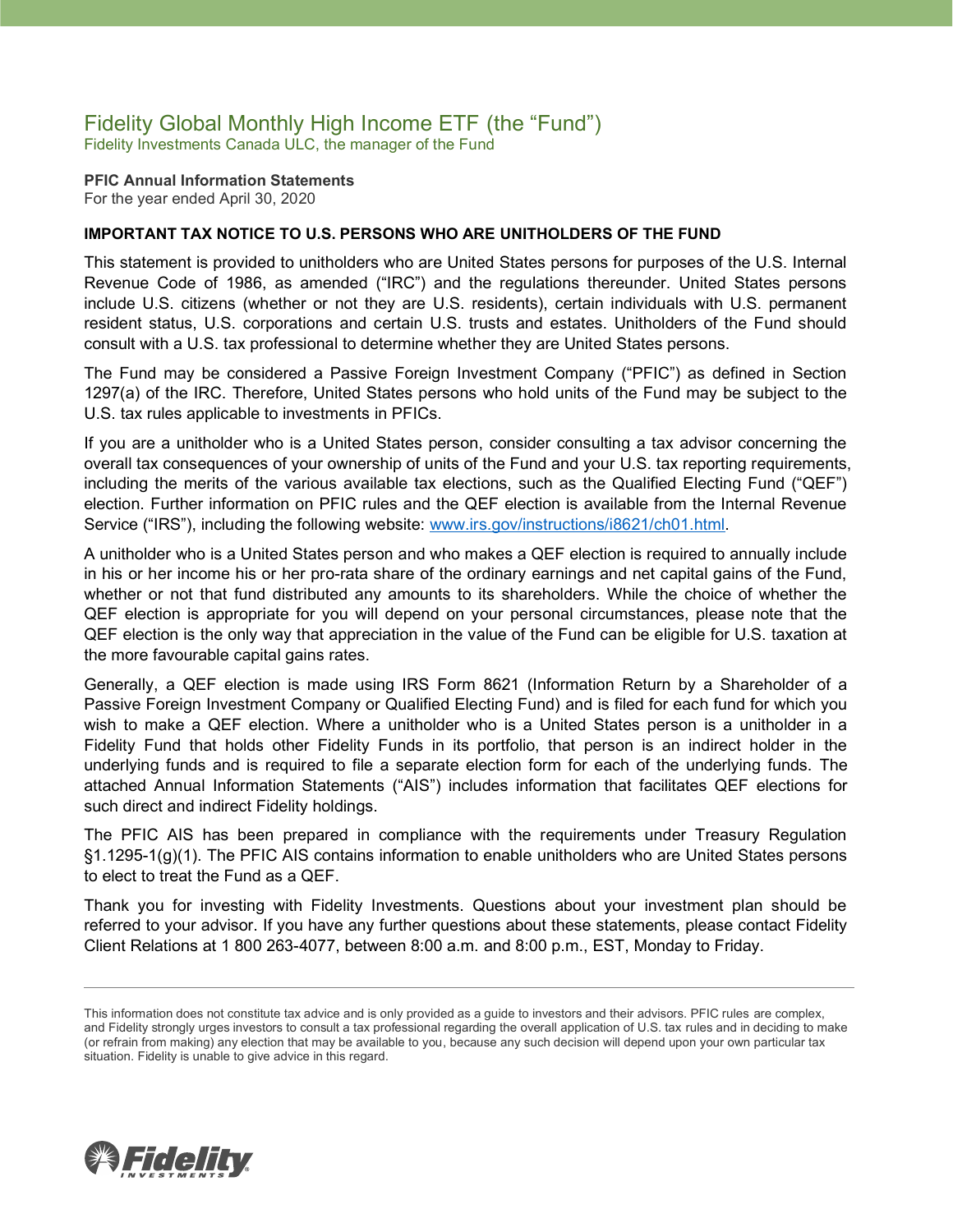## Fidelity Global Monthly High Income ETF

#### **PFIC Annual Information Statements (US\$)**

For the Fund's PFIC taxation year ended April 30, 2020

- 1. This Information Statement applies to the PFIC taxation year of Fidelity Global Monthly High Income ETF (the "Fund") commencing on January 16, 2020 and ending on April 30, 2020.
- 2. The per-unit, per-day amounts of ordinary earnings and net capital gains of the Fund and its lower-tier Fund(s) as applicable, for the period specified in paragraph (1) are provided in the table:

| <b>FIDELITY FUND HELD DIRECTLY</b>                                    |                                       | <b>ORDINARY</b><br><b>EARNINGS \$</b> | <b>NET CAPITAL</b><br><b>GAIN \$</b>             |                                              |
|-----------------------------------------------------------------------|---------------------------------------|---------------------------------------|--------------------------------------------------|----------------------------------------------|
| Fidelity Global Monthly High Income ETF                               |                                       | 0.00000000                            | 0.00000000                                       |                                              |
| <b>FIDELITY LOWER-TIER FUNDS HELD</b><br><b>INDIRECTLY</b>            | <b>ORDINARY</b><br><b>EARNINGS \$</b> | <b>NET CAPITAL</b><br><b>GAIN \$</b>  | <b>FUND'S U.S. TAX</b><br><b>YEAR COMMENCING</b> | <b>FUND'S U.S. TAX</b><br><b>YEAR ENDING</b> |
| Fidelity Systematic U.S. High Yield<br><b>Bond ETF</b>                | 0.00037455                            | 0.00000000                            | September 23, 2019                               | April 30, 2020                               |
| <b>Fidelity Systematic Canadian Bond</b><br>Index ETF                 | 0.00030794                            | 0.00000000                            | September 20, 2019                               | April 30, 2020                               |
| Fidelity U.S. High Quality Index<br><b>ETF</b>                        | 0.00039320                            | 0.00000095                            | May 1, 2019                                      | April 30, 2020                               |
| Fidelity Canadian High Dividend<br>Index ETF                          | 0.00014640                            | 0.00003974                            | May 1, 2019                                      | April 30, 2020                               |
| Fidelity U.S. High Dividend Index<br><b>ETF</b>                       | 0.00029760                            | 0.00041104                            | May 1, 2019                                      | April 30, 2020                               |
| Fidelity U.S. High Dividend<br><b>Currency Neutral Index ETF</b>      | 0.00000000                            | 0.00000000                            | May 1, 2019                                      | April 30, 2020                               |
| Fidelity U.S. Dividend for Rising<br>Rates Index ETF                  | 0.00029963                            | 0.00033317                            | May 1, 2019                                      | April 30, 2020                               |
| Fidelity U.S. Dividend for Rising<br>Rates Currency Neutral Index ETF | 0.00000000                            | 0.00000000                            | May 1, 2019                                      | April 30, 2020                               |
| <b>Fidelity International High Dividend</b><br>Index ETF              | 0.00000000                            | 0.00000000                            | May 1, 2019                                      | April 30, 2020                               |
| Fidelity U.S. Money Market<br><b>Investment Trust</b>                 | 0.00003424                            | 0.00000000                            | May 1, 2019                                      | April 30, 2020                               |
| <b>Fidelity Canadian Money Market</b><br><b>Investment Trust</b>      | 0.00000433                            | 0.00000000                            | May 1, 2019                                      | April 30, 2020                               |

To determine your pro-rata share of the amounts of ordinary earnings and net capital gains of the Fund and each of its lower-tier Fund(s) held directly and indirectly, as applicable, multiply the per-unit per-day amounts indicated above by the number of units of the Fund held and the number of days you held the units during the Fund's PFIC taxation year.